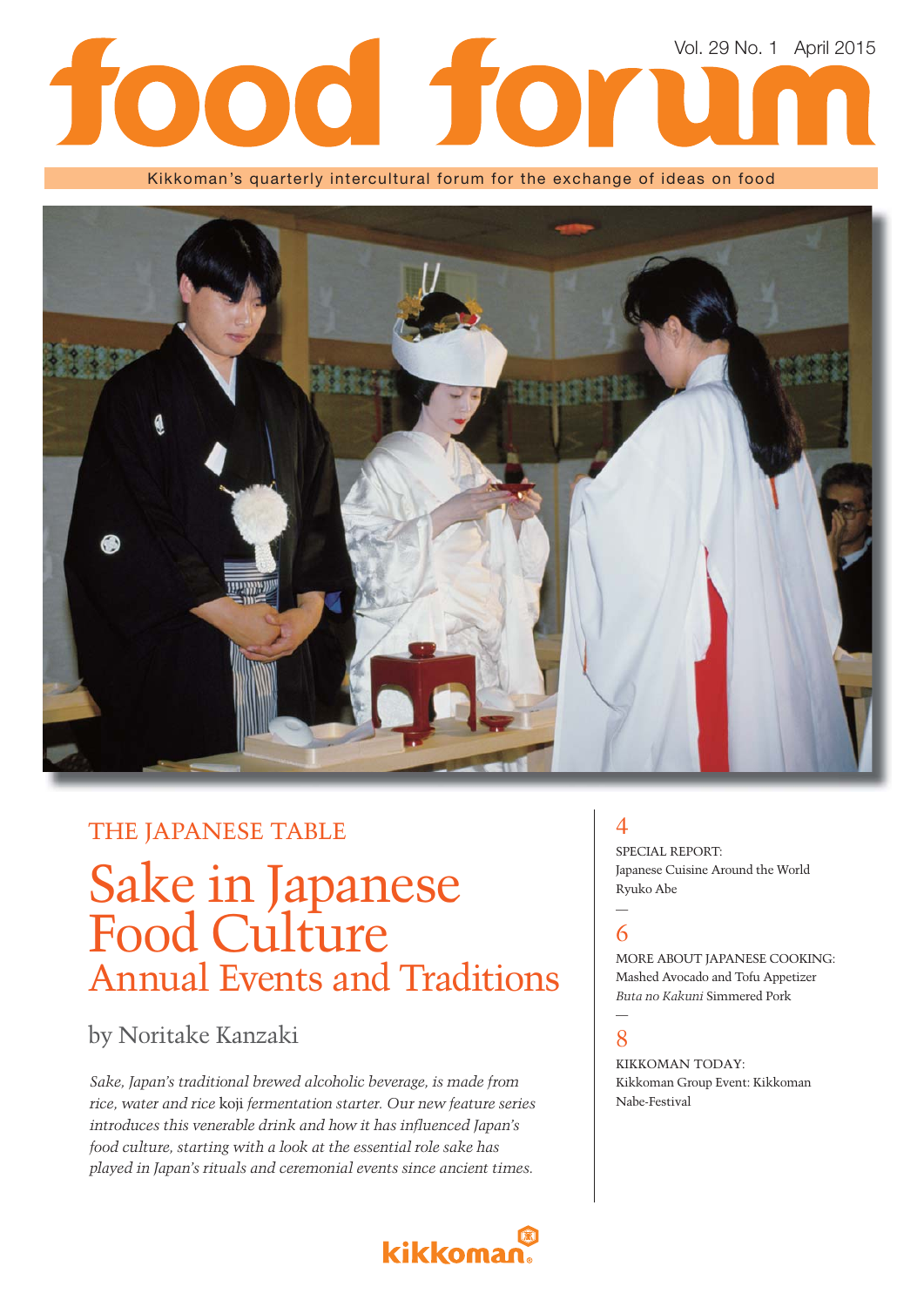## Sake in Japanese Food Culture Annual Events and Traditions





From left: *Nigori-zake*, thought to be the most ancient form of sake; tidbits called *o-toshi* or *o-tsumami* are enjoyed with sake at *izakaya* Japanese pubs.

### **Sanctity of Sake**

Sake has been produced since ancient times as an inseparable part of sacred rites and rituals that are dedicated to divine spirits. Indeed, it may be said that the origins of sake arose as ritual offerings to these spirits. An old adage affirms that Japanese divine spirits have a liking for sake. The *sa* is a prefix that can be interpreted as the idea of "purity." We find the same sa in words like *saniwa* (sacred ground) and *saotome* (maiden planting rice), and it is understood as something that reflects a pure state. The *ke* refers to "food," and thus *sake* is an offering that was considered to be particularly pristine.

In olden times, sake was brewed for festival events. Sake brewing itself was said to be the work of the divine spirits, as expressed in an ancient poem by the master brewer Ikuhi, ancestor of the master brewer of Oomiwa Shrine in Nara Prefecture; the divinity of this shrine is associated with the making of sake. Sake is produced with painstaking care from rice, which was highly honored as representing *chikara*, meaning growth or power; in other words, it is nourishment that contains divine power. Thus it was called *sake*, or "sacred food," and was considered a medium of communication with the divine. Probably the very oldest form of sake is unfiltered or "cloudy" *nigori-zake*.

### **Ritual and Ceremony**

Even today, sake is essential to any sort of sacred rite. One of the definitions of a ritual lies in the act of food and drink being partaken as if dining together with the gods, where people and the gods are thought to mingle during a banquet. This is best reflected in the rite of *naorai*, which conveys the meaning of release from acts of purification that are practiced before participating in sacred rites. This is not some sort of sake-drinking affair for pleasure; it is entirely about sake as ritual, where the sake itself serves as a profound intermediary between humans and their gods.

The most notable way in which *naorai* has been passed down is still seen today in those festivities held at shrines immediately following a ceremony. Sake that has been offered to the gods is taken down from the altar and distributed among the organizers of the ceremony. Thus *naorai* refers, in the strict sense, to the sharing or union with the gods to be felt in partaking of the very drink "sipped" by those gods. The procedures or ceremonies of the sake rite are not necessarily standardized, but one well-known formal procedure is the *shiki-san-kon* or "three formal rounds." This stems from the term *shikikon*, the formal partaking of sake, in which *shiki* signifies ritual, while *kon* refers to sake and an accompanying bit of food. In the *shiki-san-kon* ceremony, guests receive



*Shiki-san-kon*, as depicted in *Gyouko-onari-no-gozenbu*, a 17th-century illustration that portrays three trays holding sake and food such as rice, seafood, salt and condiments. Together, these comprise the "three rounds" served to guests. The three cups are stacked on the tray at right. *Courtesy of Mankamerou*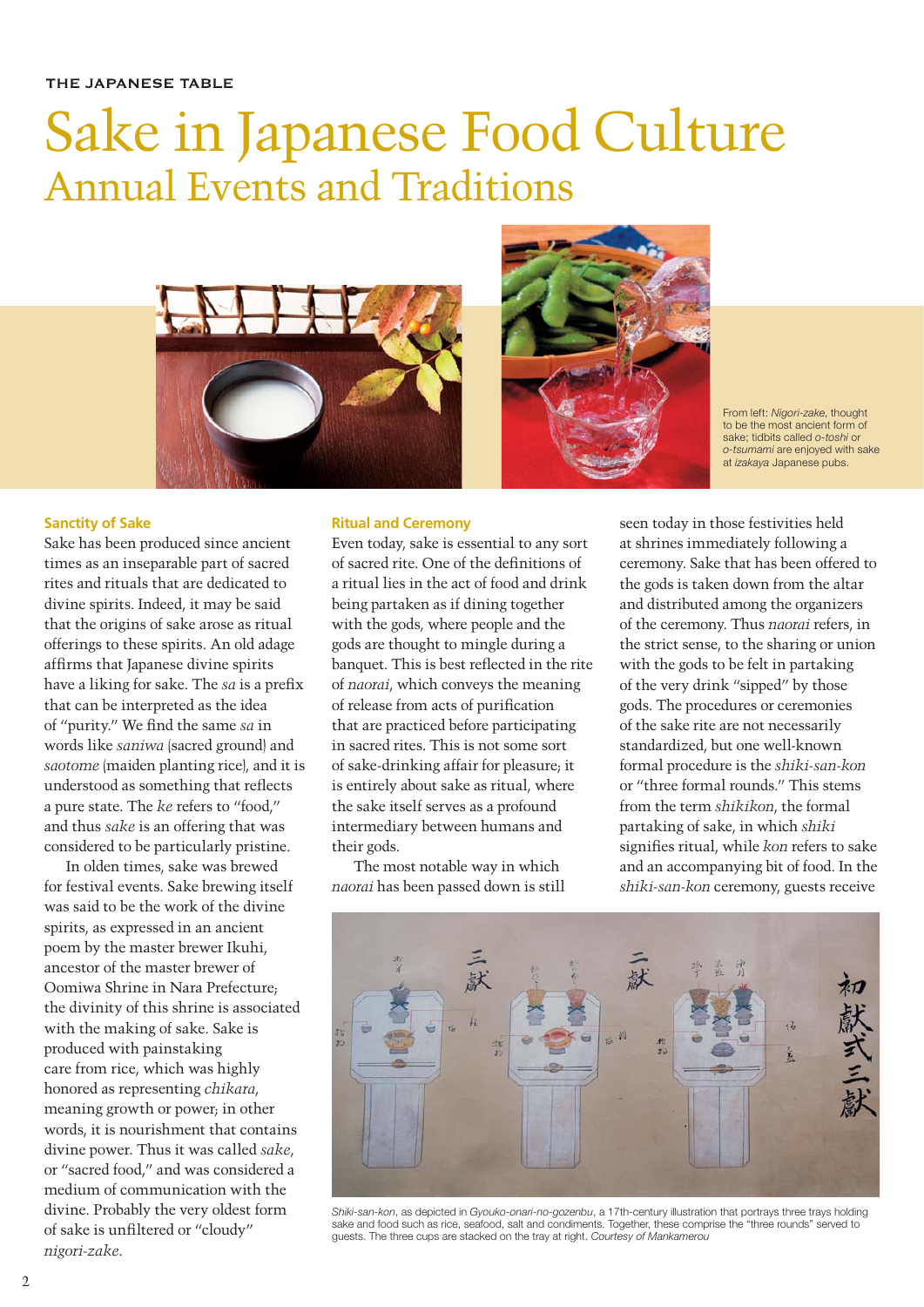

*Gosannen kassen ekotoba.* This is a copy of a ca. 14th-century scroll painting. It depicts the rite of a friendship contract among warriors, where sake is passed from the lord to a warrior before battle. *Courtesy of Waseda University Library* 

three servings of sake, referred to as *san-kon*, each in a different cup. To partake of sacred sake that has been offered to the gods, refreshing one's mouth with food, and drinking three times with deep respect and reflection, represents a ceremonial kind of mutual promise or contract; in this case, with the divine. And it is believed that through such a ceremony, people may avail themselves of the blessings of the gods.

### **Confirming a Vow**

The formal *shikikon* ceremony is thought to have begun as a palace rite during the Heian period (794-1185). Later, with the development of the warrior class in succeeding centuries, the form became established in the ritual servings of sake as a way in which to confirm a pledge or vow. Warriors going off to battle, for example, would gather to exchange such cups, confirming their solidarity and valor. Favorite delicacies served with the sake on such occasions were those with auspicious names: *uchi-awabi* (also called *noshi-awabi*, thinly stretched abalone); *kachi-guri* (dried chestnuts); and kombu (kelp). Their names reflected good fortune: *uchi* means "strike" or "overwhelm"; *kachi* signifies "to win" or "victory"; kombu evokes the word *yorokobu*, or "happiness" and "delight." Together they convey *uchikachi-yorokobu*: "we strike, we win, we rejoice." The word for a combination of

light foods chosen to suit the occasion of ceremonial servings of sake is *kondate,* the contemporary term for "menu," wherein *kon* refers to *shikikon*.

The custom of serving sake with a bit of food continues today. When one orders sake or another alcoholic beverage at an *izakaya* Japanese-style pub*,* they invariably receive a small dish of what are referred to as *o-toshi* or *o-tsumami* refreshments to accompany their drink. Even when riding Shinkansen bullet trains, service includes sales of *o-tsumami* to eat with the alcoholic beverages that are sold; this custom represents a very long and unbroken tradition.

Other forms of this ancient custom are seen today in traditional New Year's ceremonies held in some local communities and in societies of craftsmen, as well as in the exchange of nuptial cups at a marriage ceremony, called *san-san-ku-do—*three rounds of three cups. Until several decades ago, there were customs of exchanging cups to affirm a dutiful relationship reflective of parent and child (*oyako sakazuki*), as well as cup exchanges that expressed a relationship evocative of siblings (*kyodai sakazuki*), as a supportive way of confirming a vow or pledge. This exchange of cups as symbolic of solidifying agreement or mutual promise is uniquely Japanese.

Then there are *reiko*, rituals that involve sake which are conducted at parties. When someone comes late to

a party, having missed the opening formalities, he is often urged to "catch up" with the drinking by having a quick three rounds of drink. In any case, after the *reiko* formalities are over, the informal enjoyment—*bureiko*—can begin. Today, beer is more often used for the toast at banquets and parties, so words like *shikikon* and *reiko* are falling into disuse. However, those customs practiced when Japanese drink can be traced back to sake.

Sake in Japan is more than just for celebrations. It possesses a rich history as a special libation that forms and solidifies bonds between one person and another, and between people and the divine spirits.  $\bullet$ 

*Translated by Lynne E. Riggs* 

#### **cover**

*San-san-ku-do* at a wedding*.* This term literally means "three, three, nine times." Both bride and groom take three sips each of three different cups of sake in turn, with each cup larger than the last.

#### **Author's profile**

Noritake Kanzaki was born in 1944. He is a specialist in Japanese folklore and president of the Institute for the Culture of Travel. He serves on the Council for Cultural Affairs of the Agency for Cultural Affairs, and as guest professor at the Tokyo University of Agriculture. He is chief priest at the Usa Hachiman Shrine in Okayama Prefecture. His many published works include *Sake no Nihon bunka: Shitte okitai o-sake no hanashi* ("Sake in Japanese culture: convenient stories to know about sake"); *Shikitari no Nihon bunka* ("Manners and customs of Japanese culture"); and *Edo no tabi bunka* ("The culture of travel in the Edo period").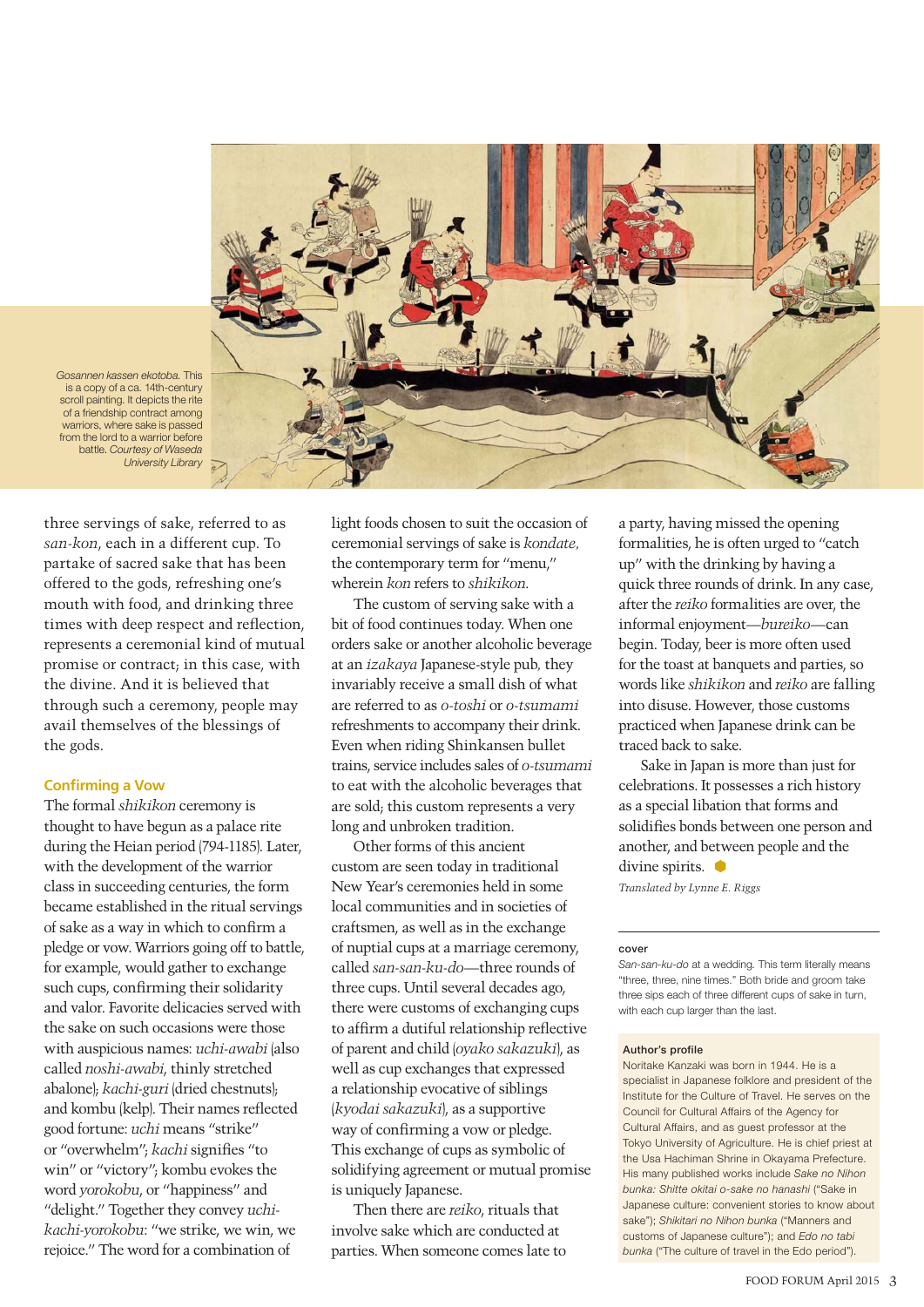

### **SPECIAL REPORT** from Hong Kong

Hong Kong

# Japanese Cuisine Around the World

*Japanese are introducing their country's cuisine in different countries around the globe. In this year's annual report, we introduce Ryuko Abe, managing director of AHT International Limited, who shares with us his extensive experience and contributions in promoting an understanding of Japanese cuisine in Hong Kong for over 40 years.*



### **Ryuko Abe**

Born 1954 in Hokkaido. Mr. Abe's career began at Tokyo's Shinbashi Kanetanaka restaurant; he moved to Hong Kong in 1974, where he worked for 10 years at the Teppanyaki Restaurant Okahan. From 1985, Mr. Abe served as general manager of Kanetanaka restaurant in Hong Kong, and in 1992 opened his own tempura restaurant, Japanese Restaurant Agehan. In 2002, he founded AHT International Limited and proceeded to open Ramen Shop Sapporo, Ramen Shop Hakodate and Ramen Shop Otaru, followed by specialty restaurants Yakinikuya Kinzan (Japanese-style barbecue), Teppanyaki Restaurant Rin and Japanese Restaurant Yasuhan. In 1983, he became a member of the international gastronomic society Chaîne des Rôtisseurs, and in 2013 received the Minister's Award for Overseas Promotion of Japanese Food from the Japanese Ministry of Agriculture, Forestry and Fisheries.



Mr. Abe at Japanese Restaurant Yasuhan

I have loved eating and cooking since I was a child, and I knew I wanted to be a chef. After I graduated from high school, I went to a professional training college for cooking, and around that time I became interested in going abroad. I wanted to test myself while I was still young. I was working parttime at a restaurant, and my boss there told me about Kanetanaka, a high-end Japanese traditional restaurant that was setting up shop in Hong Kong. He said, "If you want to go abroad, go to Hong Kong," and I immediately fell in with this idea. After I graduated, I got a job at Kanetanaka's main restaurant Shinbashi Kanetanaka, and in September 1974, I was transferred to Teppanyaki Restaurant Okahan, which Kanetanaka ran in Hong Kong.

### **Food Culture Surprises**

I went to Teppanyaki Restaurant Okahan as assistant master chef. Later I became head chef, then restaurant manager. Teppanyaki Restaurant Okahan not only served *teppanyaki*, but also sukiyaki, shabushabu, *udon-suki* and sashimi. One thing that surprised me about



At the *teppanyaki* counter in Teppanyaki Restaurant Okahan

Hong Kong eating habits was that, instead of dipping their super-fatty tuna (*o-toro*) sashimi in soy sauce, diners ate it with XO brandy—I guess because of its disinfectant properties.

### **Going Independent**

In June 1992, I went into business for myself. I found a basement-level location at the Furama Hotel in Hong Kong's Central district, and opened a restaurant called Japanese Restaurant Agehan that specialized in tempura, which was deep-fried right in front of the customers—something that was then quite new in Hong Kong. Preparations to open the restaurant were going smoothly until suddenly, only a week before opening, my main financial backer vanished with the funds we had been counting on, and I had to scramble to recover the startup capital I needed. We managed to open the shop amid great uncertainty, but once it was open, we had full tables day after day. Our location was excellent. We were right in the middle of Hong Kong's financial district, so we had a particularly large number of lunch customers. About a year later,



Making *teppanyaki* at Teppanyaki Restaurant Rin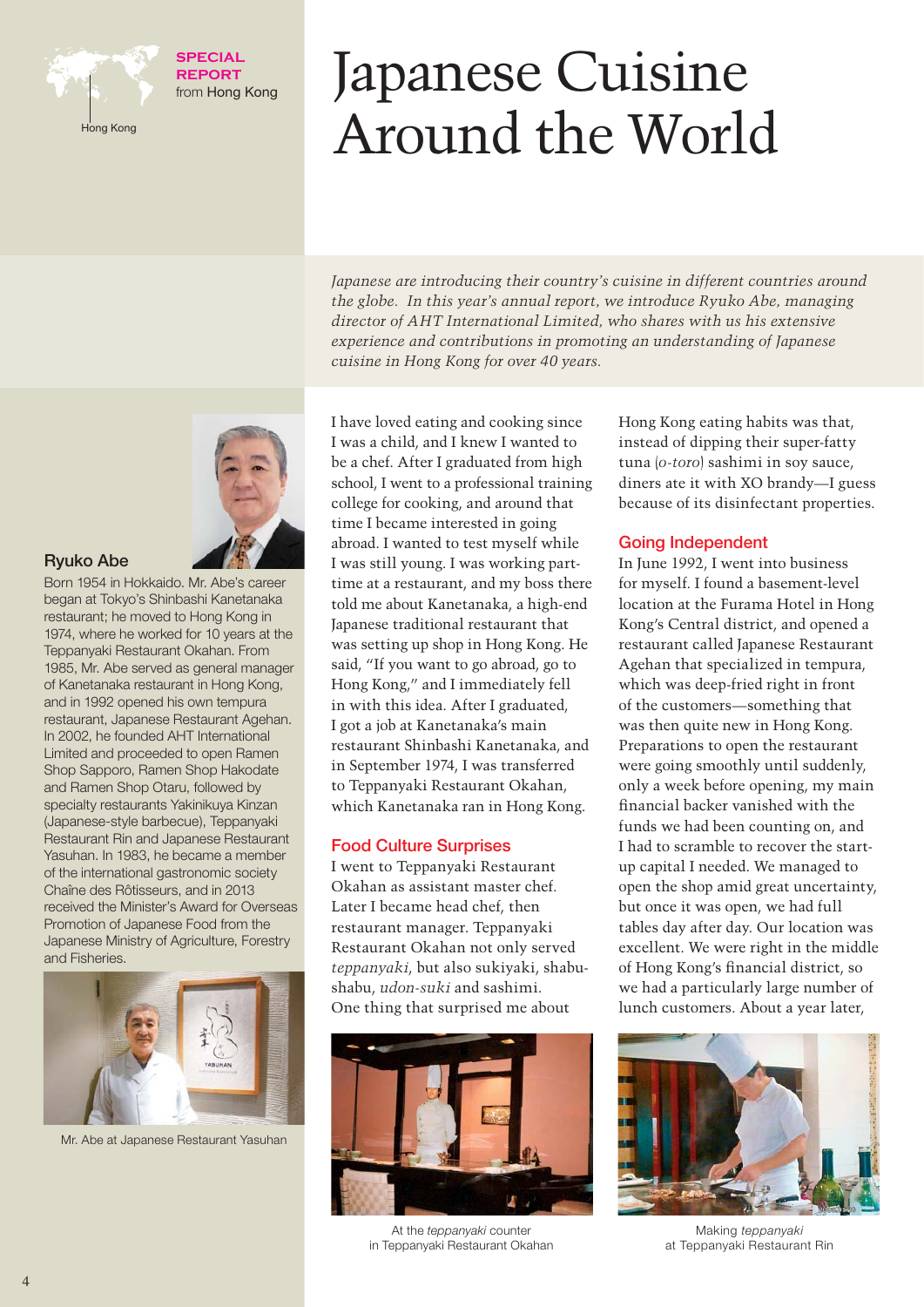

Cooking for judges from Chaîne des Rôtisseurs during the test to become a member

a new financial backer appeared, and that cleared up our financial concerns.

In 2002, the hotel was slated to be demolished, so I established my own self-financed company: AHT International Limited. I reopened Japanese Restaurant Agehan, not as a joint operation but as my own enterprise, on the second floor of Hong Kong's massive high-rise, Exchange Square—which was also the location of the Consulate General of Japan. I opened several more restaurants, until in 2009 I opened a *kappo*-style restaurant called Japanese Restaurant Yasuhan. Here, unlike my other restaurants, we take customers by reservation only, and there is no menu. Customers may bring their own beverages, but they leave the food up to us. It is a small shop with only 18 to 20 seats, intimate enough so that we can communicate with all our customers personally.

### **Japanese Cuisine in Hong Kong**

In the mid-1970s when I first came to Hong Kong, there were only about 30 Japanese restaurants, and mostly Japanese were involved in these. The customers were primarily Japanese expatriates and wealthy local residents. Of the Hong Kong people who came to our shop, only about 20 or 30 percent would eat raw fish. At that time, we received Japanese ingredients from Tokyo: one shipment of ingredients every two months by sea and one air shipment per week. Kikkoman's soy sauce and noodle dipping sauce were regulars in the sea shipments, while the air shipments

included Japanese eggplant, Japanese cucumbers and daikon that we used for our *nukazuke* pickles (vegetables pickled in rice bran), along with Matsuzaka beef, fatty tuna (*toro*) and other fresh seafood. At that time, a single serving of sukiyaki would have cost nearly the same as one month's salary for some people, and so Japanese cuisine was considered a luxury in those days.

Currently, there are some 1,300 to 1,400 Japanese restaurants in Hong Kong, ranging from the affordable to the exclusive. The majority are "Japanese-style" restaurants run by local people whose cooks trained here for several years in restaurants staffed by Japanese. I had a surprise experience in one of these restaurants, when miso soup was served instead of tea when I sat down at the table. On the other hand, these days the people of Hong Kong have more opportunities to enjoy the real thing if they have the chance to visit an authentic Japanese restaurant, or travel to Japan. This kind of exposure is turning their tastes toward more genuine Japanese cuisine. The number of Hong Kong people who order raw fish has been increasing. Salmon, *hamachi* (yellowtail), *uni* (sea urchin) and *akagai* (ark shell) are all quite popular now.

### **Championing Japan's Food Culture**

For many years, I've been engaged in activities to spread an appreciation for Japanese food culture. Since 1985, I have been a member of the Hong Kong Japanese Restaurant

Association, which was founded in 1980. With them, I was involved in negotiations between the Hong Kong and Japanese governments over the issue of mercury levels in tuna, and in organizing Unagi Festivals during the 1980s and 1990s, where we offered *unagi* (eel) at Japanese restaurants to familiarize Hong Kong with the taste of *unagi* cuisine. Following the March 2011 Great East Japan Earthquake, we launched a month-long event starting in May 2011 called "Love Japanese Food" to promote understanding about the safety of Japanese food products, and this involved 350 restaurants who organized various promotional campaigns.

### **Japanese Restaurants in Hong Kong**

What I always try to do is to serve Japanese food that tastes no different from that served in Japan. We don't modify the taste of our dishes to suit the local palate; we create only authentic Japanese cuisine. I hope Japanese restaurants in Hong Kong continue to improve their skills, especially in regard to flavor and fish-cooking techniques. What I want to do now, using my own experience, is to teach Japanese food culture to those who operate Japanese restaurants in Hong Kong, while continuing to support activities that promote an understanding of the safety of Japanese food products. My dream is to build a cooking school in Hong Kong, where chefs can learn authentic Japanese cuisine.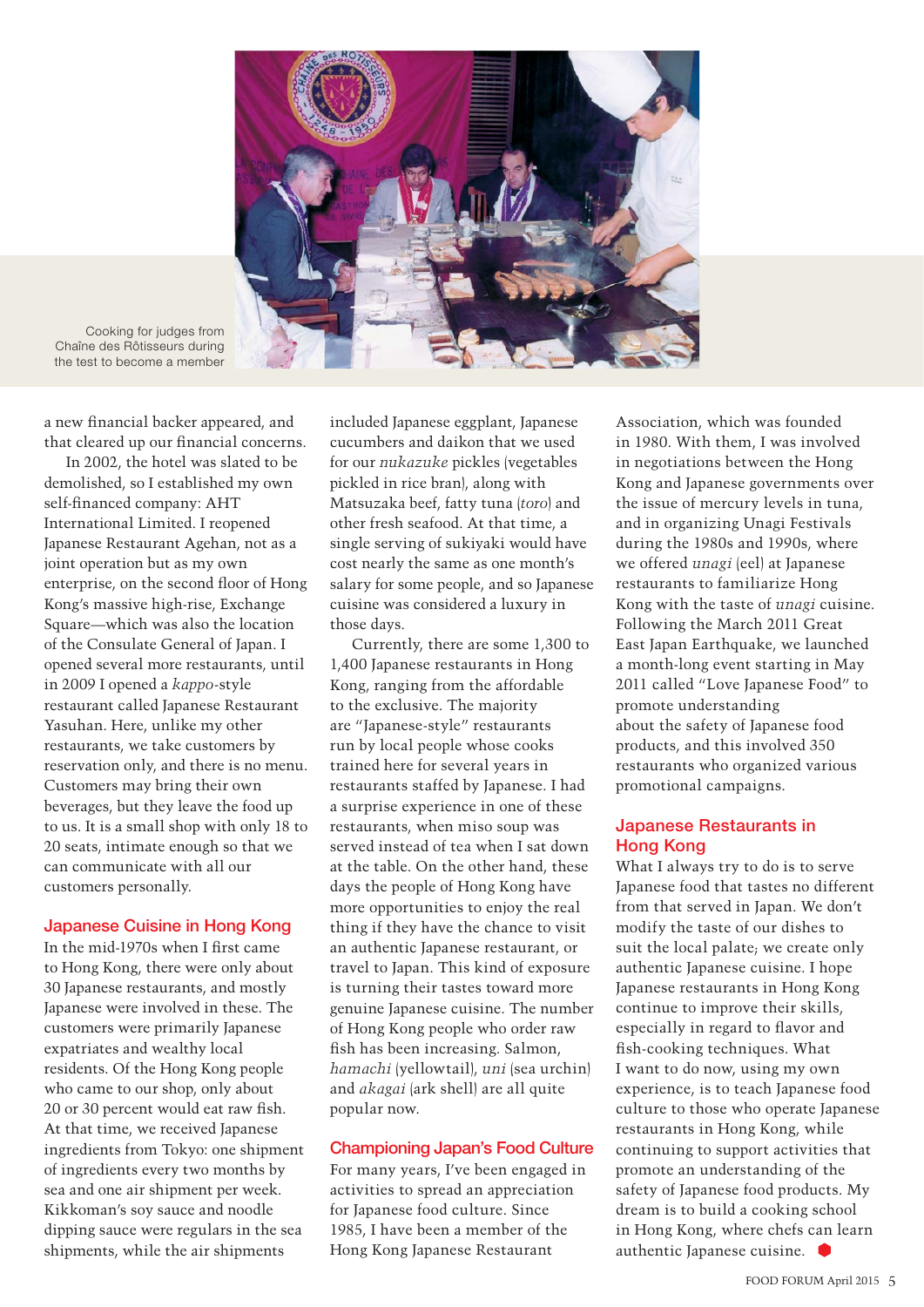



## AND TOFU APPETIZER

The sauce for this recipe is made with two classic Japanese seasonings, soy sauce and mirin, and a touch of lemon. This sauce doesn't mask the natural flavor of the food, unlike some oil-based sauces, and brings out the natural flavors of the food, which is one of the important elements of Japanese cuisine.



### **Salted tofu**

- One block of soft tofu, 300-350 g / 10-12 oz.
- $\bullet$  1/2 t salt



**1** Sprinkle and rub 1/4 t salt over the top and sides of the tofu. With a spatula, place the tofu, unsalted side up, on a paper towel; sprinkle and rub 1/4 t salt onto this side as well.



**2** Gently wrap the tofu with the paper towel, place in a container and refrigerate for one day.

**Serves 6** 131 kcal Protein 3.7 g Fat 1.5 g (per person) **Sauce**

- One block of salted tofu
- 1 small avocado
- 3/4 t lemon juice
- 1/2 T lemon juice
- 2 T Kikkoman Sov Sauce • 1 T Kikkoman Manjo Mirin
- Lettuce leaf, any type
- Tomato, peeled and seeds removed, cut into strips \*
- Red or white onion cut into thin slices

1 Unwrap the prepared salted tofu, drain and wipe off excess moisture with a paper towel; mash roughly with a fork (*photo*).



2Cut the avocado in half, remove the seed and peel. Mash  $\angle$ roughly with a fork and add 3/4 t lemon juice.

3Mix the mashed tofu and avocado together. Blend the sauce ingredients and set aside.

- Lay out lettuce leaf on a serving plate. Spoon out the tofu and avocado mixture  $\pm$  atop the lettuce and garnish with the tomato and sliced onion.
- $5$  Serve with the sauce on the side.

\* The tomato can be peeled easily if parboiled.

*Note: A food processor may be used instead of a fork if desired; if so, allow the mixture to remain a bit chunky. Alternatively, if preferred, this tofu and avocado mixture may be enjoyed as a dip by making the texture completely smooth and adjusting the seasoning to taste.* 

Recipe by Michiko Yamamoto

1 C (U.S. cup) = approx. 240 ml;  $1 T = 15$  ml;  $1 t = 5$  ml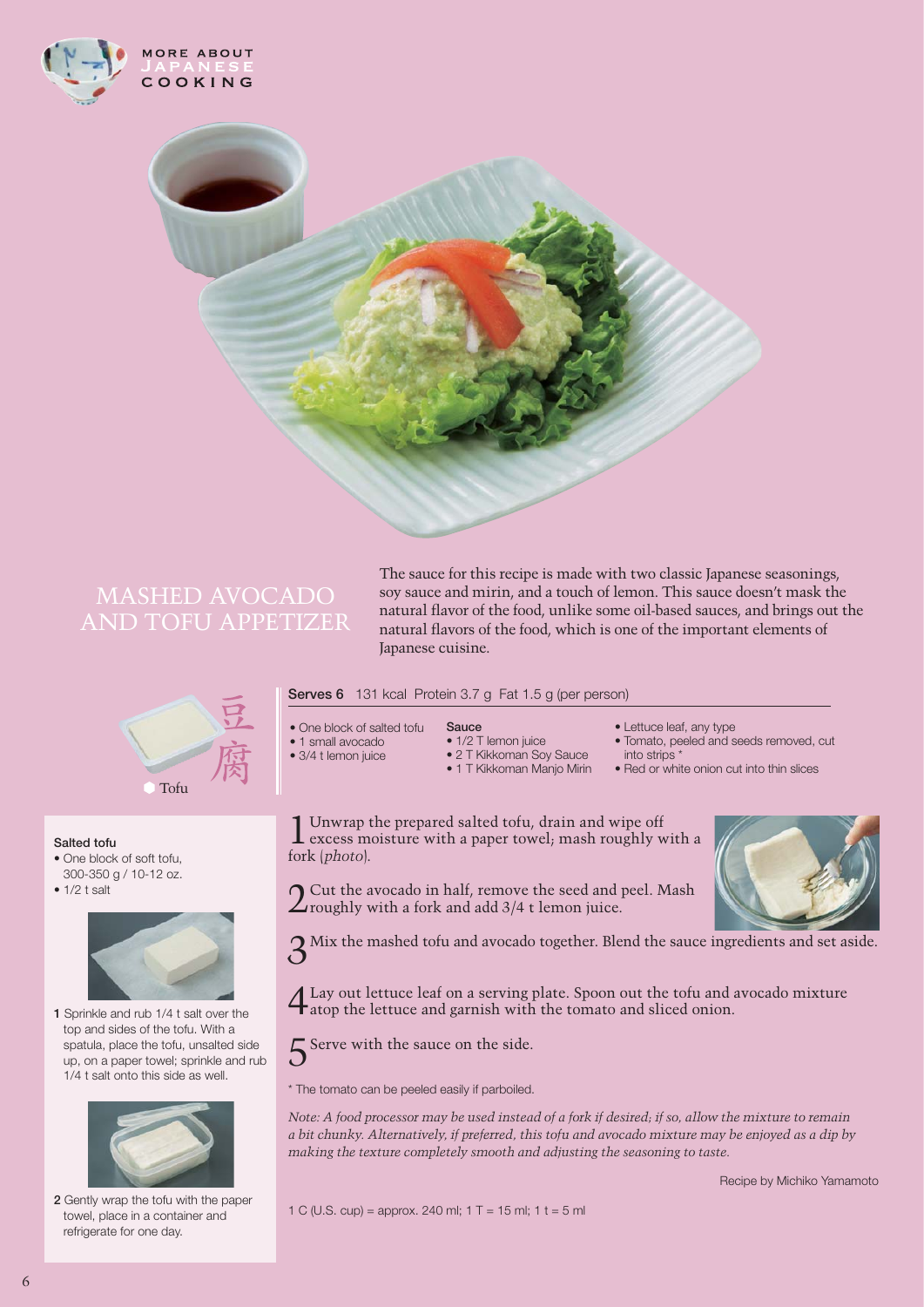

## SIMMERED PORK



Pork belly

#### **Serves 4**

496 kcal Protein 16.6 g Fat 36.5 g (per person)

 $\bullet$  500 g / 1 lb. pork belly\*

- Green part of Japanese long onion or leek
- 2 thin slices of unpeeled fresh ginger • 960 ml / 4 C water
- **Seasoning**
- 60 ml / ¼ C Kikkoman Soy Sauce
- 60 ml / ¼ C sake
- 60 ml / ¼ C Kikkoman Manjo Mirin
- 3 T sugar
- Mustard

This classic recipe uses the popular traditional Japanese seasoning combination of soy sauce, sake and mirin. Additional ingredients cooked with the pork sometimes differ, depending on regional tastes; as an example, in certain parts of the country, this dish may call for boiled eggs or daikon, or both.

Cut pork into 8 pieces, each about 3-4 cm / 1.5 in. thick.

2Heat a frying pan over medium heat and cook the meat until it turns golden brown.

3In a pot, place the browned pork and add the green onion, the ginger and 4 cups of water. Bring to a boil over high heat, then reduce to low heat and simmer for one hour.

**4** After an hour, turn off the heat. Set aside the pot in a cool place for a half or whole day until the fat is solidified (*photo*). If pressed for time, set the pot in a bowl of ice water, and the fat will solidify in one or two hours.

5Remove the solid fat from the surface of the liquid. Drain the ingredients in the pot, while saving the liquid to use when simmering in Step 6; top up with additional water if less than 2 cups.

Remove onion and ginger. Wipe any additional fat from inside the pot with paper towels.

6Return the meat to the same pot. Add the 2 cups of saved liquid and the seasoning. Bring to a boil over medium-high heat, then lower to medium and simmer for one hour, keeping a steady simmer of small bubbles going continuously. Stir a few times while simmering, until the liquid has reduced and glazed.



\* Shoulder or shin cuts may be substituted.

Recipe by Kikkoman Corporation